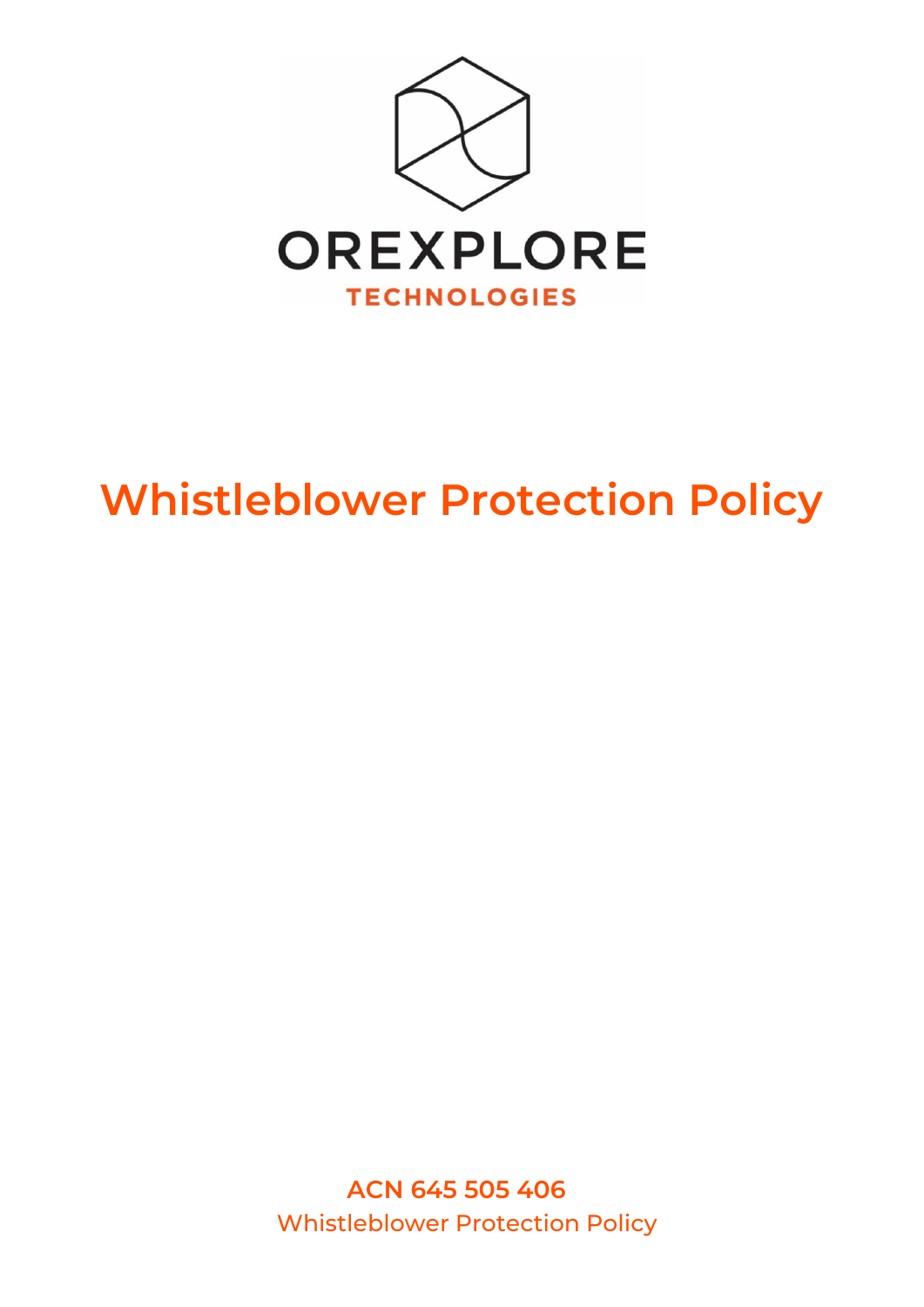## 1. Introduction

#### 1.1 Commitment

This Whistleblower Protection Policy (Policy) has been adopted by the Board to ensure concerns regarding unacceptable conduct including breaches of the Company's Code of Conduct can be raised on a confidential basis, without fear of reprisal, dismissal or discriminatory treatment. The Company is committed to creating and maintaining a culture ofcorporate compliance and ethical behaviour in which employees are responsible and accountable and behave with honestly and integrity as is set out in the Company's Statementof Values.

#### 1.2 Purpose of this Policy

The purpose of this Policy is to promote responsible whistle blowing where the interests ofothers, including the public, or of the organisation itself are at risk and also to set out the requirements for the management and investigation of any reports of improper conduct.

- 1.3 Who is covered by this Policy?
	- (a) This Policy applies to the Company's current or former Directors and employees, theCompany's contractors (including subcontractors) and employees of the Company's contractors, joint venture partners and suppliers (each a Company Person).
	- (b) This policy is available in the Corporate Governance Section of the Company's web-site and can also be obtained from an Authorised Officer.

## 2. Conduct Covered by this Policy

The Company Persons are encouraged to report any conduct (whether actual or potential)which:

- (a) represents a danger to the public;
- (b) breaches any internal policy or code of the Group;
- (c) constitutes dishonest, fraudulent, illegal or corrupt activity, including bribery;
- (d) constitutes theft, drug distribution, sale or use, violence, assault, intimidation, criminaldamage to property;
- (e) constitutes harassment, discrimination, victimisation or bullying;
- (f) is potentially damaging to the Group, its employees or a third party such as unsafe work practices, environmental damage, health risks or abuse of the Group's propertyor resources;
- (g) may cause the Group financial loss, damage its reputation or be otherwise detrimentalto the Group's interests;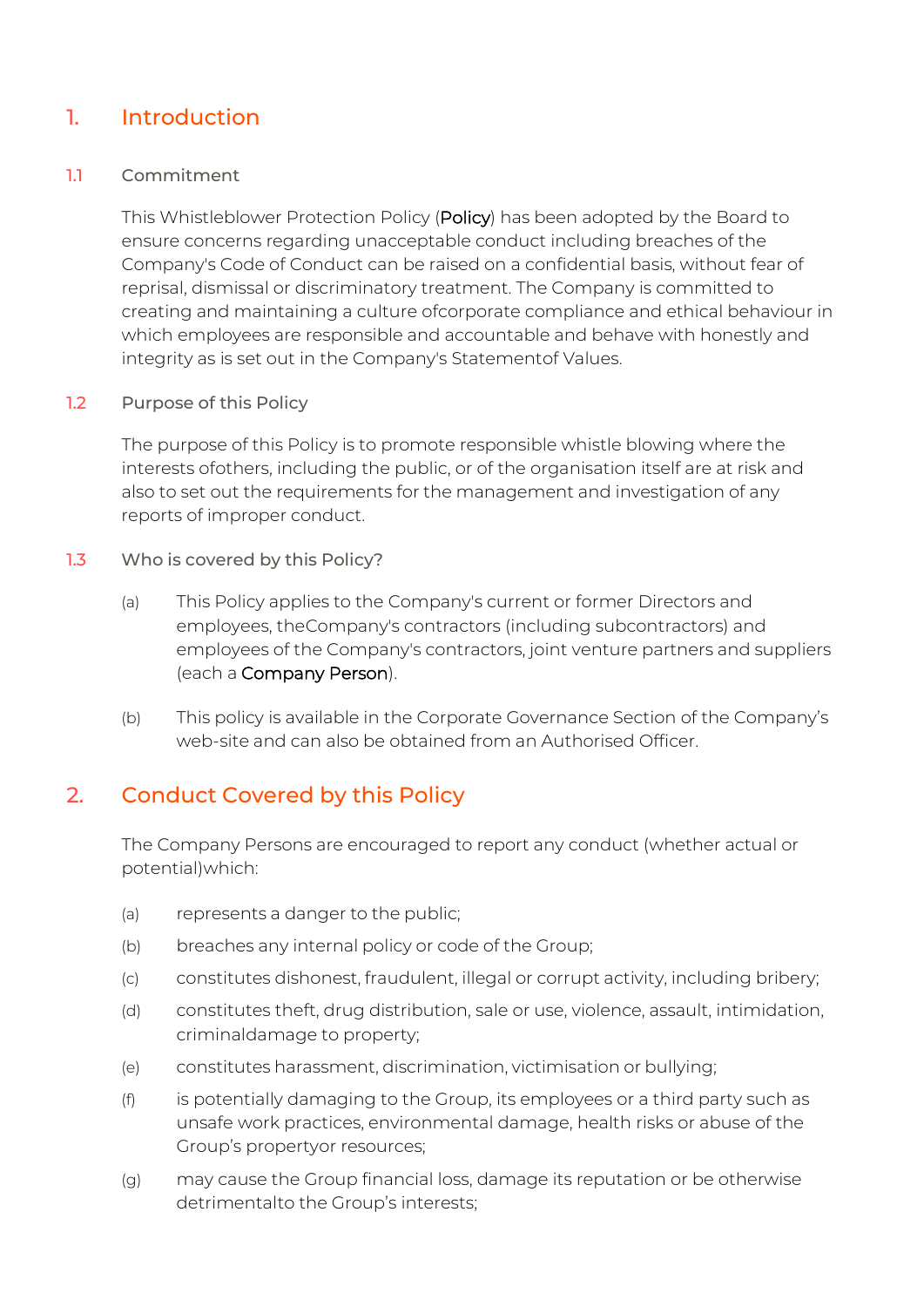- (h) causes, or threatens to cause, Detriment to anyone because that person knows, believes or suspects that a Report has been, or might be, made under this Policy; or
- (i) indicates any other misconduct or an improper state of affairs or circumstances inrelation to a Group company.

## 3. Reporting and Investigating Unacceptable Conduct

#### 3.1 Reporting of Unacceptable Conduct

- (a) If a Company Person suspects that unacceptable conduct has occurred, then theyshould contact one of the Authorised Officers listed in [Schedule](#page-6-0) 1.
- (b) A Company Person can make a report by calling or emailing the Authorised Officerspursuant to the contact details listed in [Schedule](#page-6-0) 1.
- (c) In the event the report is in respect of the persons named above, the report should bemade to the Board.
- (d) The Company Person making the complaint will have the option of either:
	- (i) identifying themselves; or
	- (ii) remaining anonymous.
- (e) For unacceptable conduct to be investigated, the Authorised Officer will require sufficient information to form a reasonable basis for investigation. For this reason,Company Person's should provide as much information as possible, in any form, about the alleged unacceptable conduct.
- (f) This could include:
	- (i) the date, time and location;
	- (ii) the name(s) of person(s) involved and possible witnesses;
	- (iii) evidence of the events (eg documents, emails); and
	- (iv) steps the Company Person may have already taken to report the matter orresolve the concern.

#### 3.2 Investigation

- (a) Upon receiving a complaint, the Authorised Officer will determine who will investigatethe matter. They cannot appoint anyone implicated directly or indirectly in the complaint.
- (b) The investigation must be conducted:
	- (i) as soon as possible after the initial complaint is reported;
	- (ii) in a timely, thorough, confidential, objective and fair manner;
	- (iii) as is reasonable and appropriate having regard to the nature of theunacceptable conduct and all of the circumstances.
- (c) Where appropriate the Authorised Officer will update the Company Person on the progress of the investigation. Company Persons must keep confidential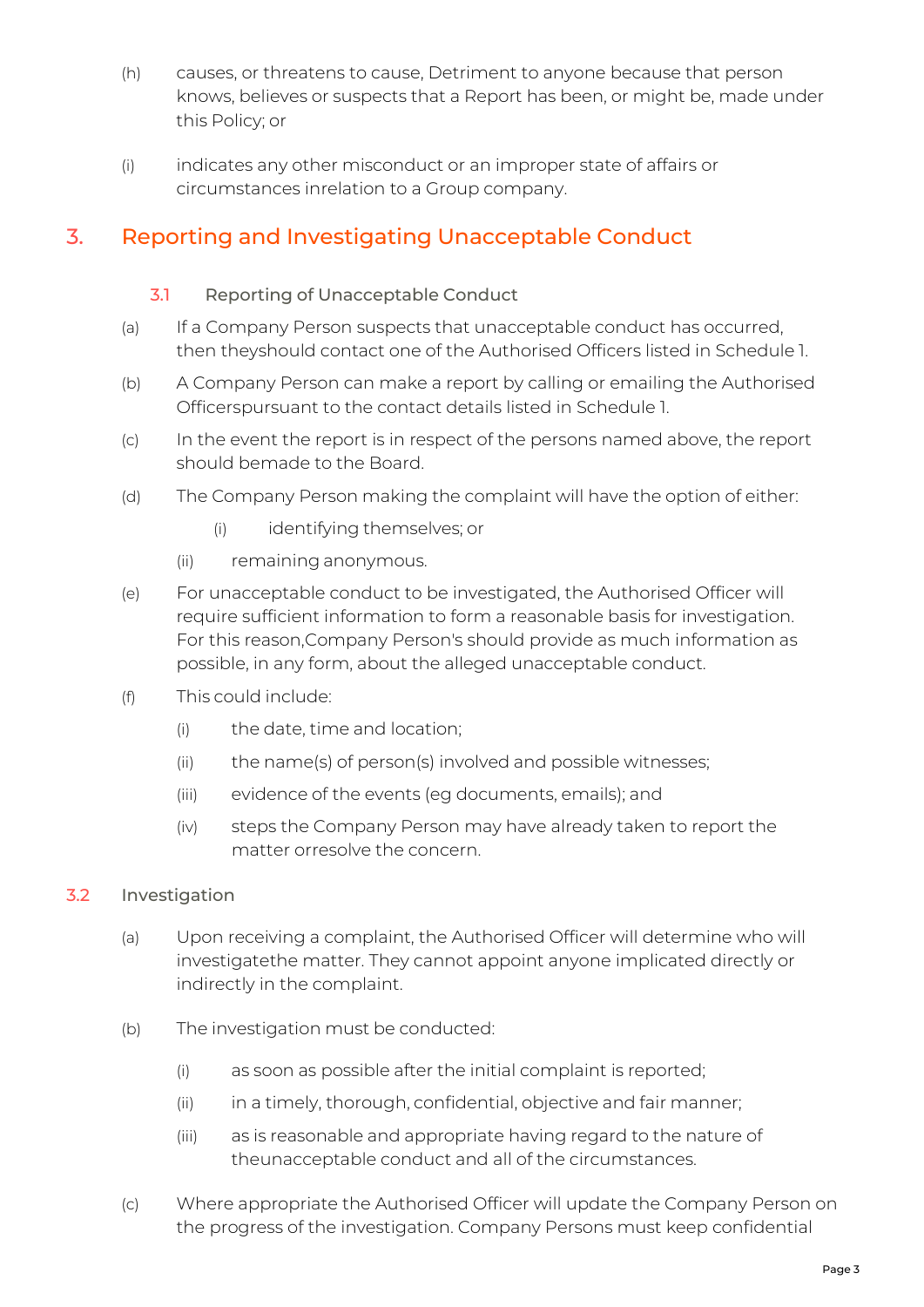any details ofthe investigation, its progress or its outcome.

- (d) An internal report on the outcome of the investigation, including any recommendedactions, will be prepared by the Authorised Officer.
- (e) The Company person will be informed of the outcome unless they have remainedanonymous.

#### 3.3 Outcome

- (a) The outcome of the investigation may result in disciplinary action including but notlimited to dismissal. Serious criminal matters will be reported to the police or the appropriate regulatory authorities.
- (b) The Authorised Officer cannot be subject to legal liability for the report they produce.

#### 3.4 Escalation

If the Company Person is dissatisfied with the outcome of the investigation they can escalatetheir matter to:

- (a) the Board; or
- (b) ASIC's Office of the Whistleblower.

## 4. Protecting Confidentiality and Privacy

#### 4.1 Confidentiality

If a Company Person makes a report of unacceptable conduct under this Policy, and the Company is aware of that person's identity, the Company will make every reasonable endeavour to ensure that person's identity is protected from disclosure. The Company will notdisclose the Company Person's identity unless:

- (a) the Company Person making the report consents to the disclosure;
- (b) the disclosure is required by law;
- (c) the disclosure is necessary to prevent or lessen a serious threat to a person's healthor safety; or
- (d) it is necessary to protect or enforce the Company's legal rights or interests or todefend any claims.

#### 4.2 Protecting the Company Person

- (a) Company Persons who make complaints in good faith and who have not themselvesengaged in improper conduct will not be personally disadvantaged by:
	- (i) dismissal;
	- (ii) demotion;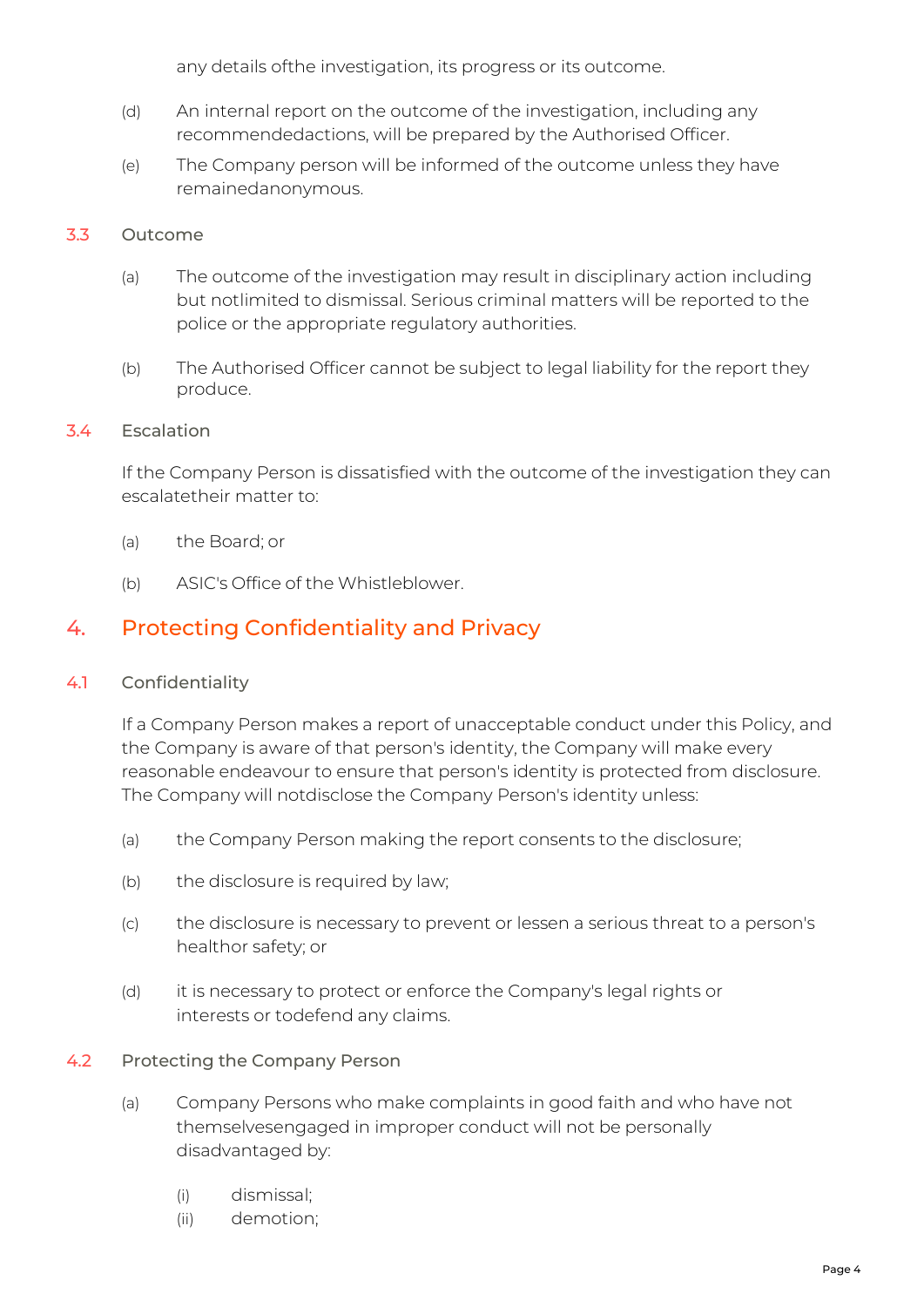- (iii) any form of harassment;
- (iv) discrimination; or
- (v) current or future bias.
- (b) However, disciplinary action may be taken against an individual making malicious orvexatious allegations.
- (c) The Company will take any action it considers necessary to protect the CompanyPersons and preserve the integrity of the investigation.
- (d) Note the Company has no power to offer any person immunity against prosecution inthe criminal jurisdiction.

## 5. General Reporting on Whistleblower Activity

- 5.1 The Company will prepare reports which contain a general summary of the number and type of incidents identified or complaints received through the Company's internal reporting processes, together with a description of the nature and results of any investigation conductedas a result of a reported incident or complaint.
- 5.2 These reports will be provided:
	- (a) to the Board at the end of any month where a report has been received by the Authorised Officer from the Company Person (or at a frequency to be determined byBoard from time to time); and
	- (b) to the Audit Committee (or the Board until such time that the Audit Committee isestablished by the Board).

## 6. Training

- 6.1 The Company's expectation in relation to the reporting of improper conduct are outlined as part of the new employee induction program and as part of ongoing training and awarenessprograms.
- 6.2 The Company will also provide training to the Authorised Officers to ensure they follow thisPolicy in responding to Complaints.

## 7. Welfare of Company Persons

The Authorised Officer will take reasonable steps to maintain processes to monitor the welfare of Company Persons who have made complaints under this Policy to ensure the effectivenessof the protections under the Policy.

## 8. Consequences of non-compliance

A breach of this Policy may result in prison time, significant fines under the Corporations Actand disciplinary action.

## 9. Review of this Policy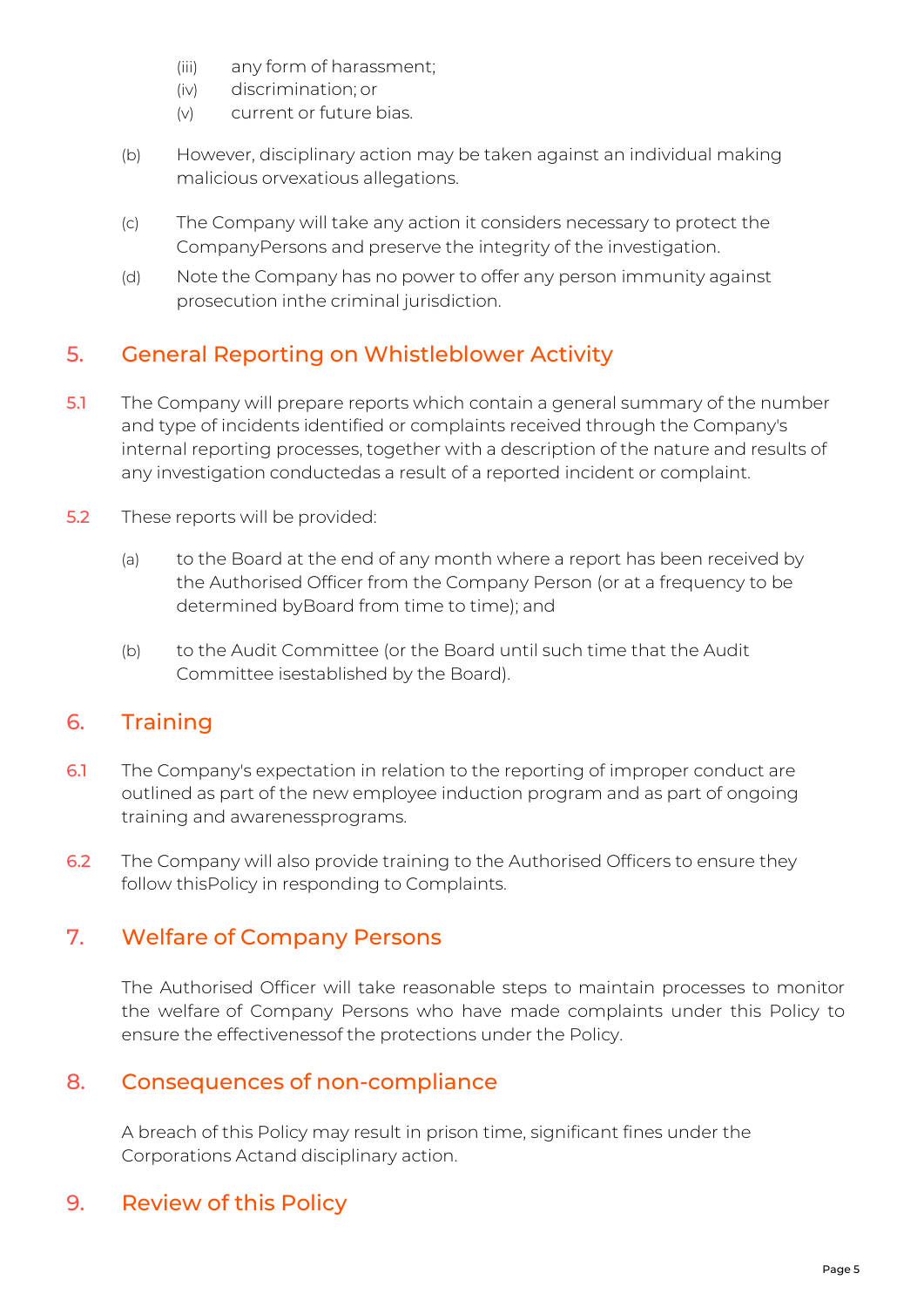- 9.1 The Board will use the reports provided under this Policy to monitor and review regularly theeffectiveness of the whistleblower protection program described in this Policy.
- 9.2 The Board is responsible for reviewing this Policy to determine its appropriateness to theneeds of the Company from time to time.

#### 10. Who to contact

Any questions relating to the interpretation of this Policy should be forwarded to the CompanySecretary.

### 11. Glossary

| <b>ASX</b>                | means ASX Limited ACN 008 624 691 or the securities exchangeoperated by<br>it (as the case requires).                                                                                     |  |  |
|---------------------------|-------------------------------------------------------------------------------------------------------------------------------------------------------------------------------------------|--|--|
| <b>Authorised Officer</b> | means a person listed in Schedule 1 or any other person appointed bythe<br>Board from time to time.                                                                                       |  |  |
| <b>Board</b>              | means the Company's board of directors.                                                                                                                                                   |  |  |
| Chairman                  | means the person appointed as the chairman of the Board from time to<br>time.                                                                                                             |  |  |
| Company<br>Secretary      | means the person appointed as the company secretary of the Company<br>from time to time.                                                                                                  |  |  |
| Director                  | means the persons appointed as directors of the Company from time to<br>time.                                                                                                             |  |  |
| Company                   | means Orexplore Technologies Limited (ACN 645 505 406).                                                                                                                                   |  |  |
| <b>Company Person</b>     | means the Company's Directors and employees, the Company's<br>contractors (including subcontractors) and employees of the Company's<br>contractors, joint venture partners and suppliers. |  |  |
| Detriment                 | includes (without limitation):                                                                                                                                                            |  |  |
|                           | dismissal;<br>(a)                                                                                                                                                                         |  |  |
|                           | injury of an employee in his or her employment;<br>(b)                                                                                                                                    |  |  |
|                           | alteration of an employee's position or duties to his or her<br>(c)<br>disadvantage;                                                                                                      |  |  |
|                           | discrimination between an employee and other employees of the<br>(d)<br>same employer;                                                                                                    |  |  |
|                           | harassment or intimidation;<br>(e)                                                                                                                                                        |  |  |
|                           | harm or injury (including psychological harm);<br>(f)                                                                                                                                     |  |  |
|                           | damage to a person's property; and<br>(g)                                                                                                                                                 |  |  |
|                           | reputational, financial or any other damage to a person.<br>(h)                                                                                                                           |  |  |
| Group                     | means the Company and each entity it controls.                                                                                                                                            |  |  |
| Policy                    | means this document or any amending or replacement document.                                                                                                                              |  |  |
|                           |                                                                                                                                                                                           |  |  |